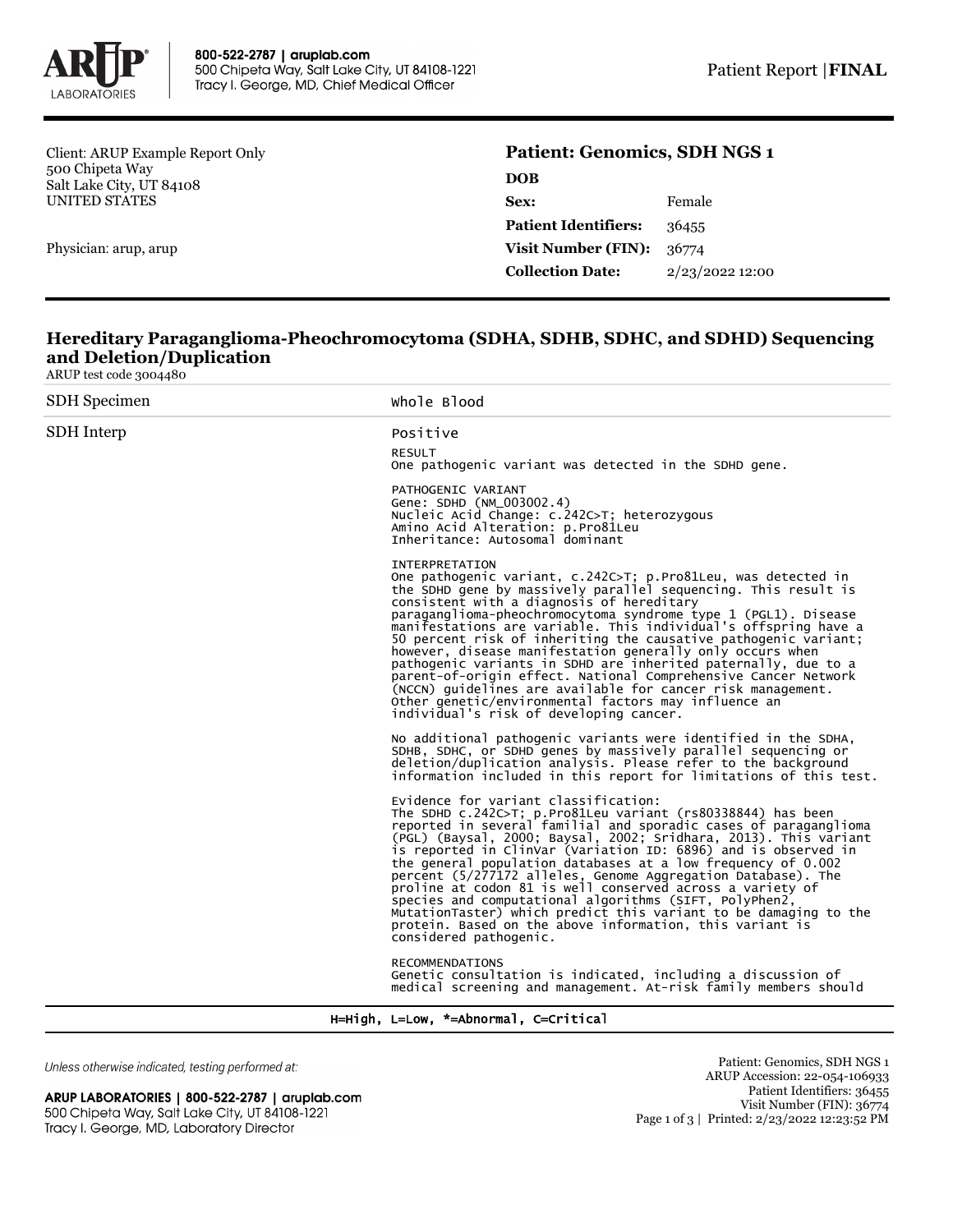

be offered testing for the identified pathogenic variant (Familial Mutation, Targeted Sequencing, ARUP test code 2001961).

**COMMENTS** Likely benign and benign variants are not included in this report.

REFERENCES Baysal BE, et al. Mutations in SDHD, a mitochondrial complex II gene, in hereditary paraganglioma. Science. 2000;287(5454):848-51.

Baysal BE, et al. Prevalence of SDHB, SDHC, and SDHD germline mutations in clinic patients with head and neck paragangliomas. J Med Genet. 2002;39(3):178-83.

National Comprehensive Cancer Network. NCCN Clinical Practice Guidelines in Oncology: Neuroendocrine and adrenal tumors. (https://www.nccn.org/professionals/physician\_gls/pdf/neuroendocr ine.pdf)

Sridhara SK, et al. Genetic testing in head and neck paraganglioma: who, what, and why? J Neurol Surg B Skull Base. 2013;74(4):236-40.

BACKGROUND INFORMATION: Hereditary Paraganglioma-Pheochromocytoma (SDHA, SDHB, SDHC, and SDHD) Panel, Sequencing and Deletion/Duplication

CHARACTERISTICS: Hereditary paraganglioma-pheochromocytoma (PGL/PCC) syndromes are familial cancer syndromes characterized by neuroendocrine tumors: paragangliomas (neuroendocrine tumors of the autonomic nervous system) and pheochromocytomas (paragangliomas of the adrenal medulla). Pathogenic germline variants in SDHA, SDHB, SDHC, and SDHD, among several other genes, predispose individuals to paraganglioma and pheochromocytoma with an increased risk for malignancy.

CAUSE: Pathogenic germline variants in succinate dehydrogenase, subunits A, B, C, and D (SDHA, SDHB, SDHC, and SDHD), and other genes

INHERITANCE: Autosomal dominant; parent-of-origin effect for SDHD

PENETRANCE: Variable and age dependent

CLINICAL SENSITIVITY: 22-45 percent

GENES TESTED: SDHA\* (NM\_004168), SDHB (NM\_003000), SDHC (NM\_003001), SDHD (NM\_003002) - One or more exons are not covered by sequencing, and

deletion/duplication detection is not available for this gene; see limitations section below.

METHODOLOGY: Probe hybridization-based capture of all coding exons and exon-intron junctions of the targeted genes followed by massively parallel sequencing. Sanger sequencing was performed as necessary to fill in regions of low coverage and to confirm reported variants that do not meet acceptable quality metrics. Human genome build 19 (Hg 19) was used for data analysis. Multiplex ligation-dependent probe amplification (MLPA) of the targeted genes.

ANALYTICAL SENSITIVITY/SPECIFICITY: The analytical sensitivity is approximately 99 percent for single nucleotide variants (SNVs) and greater than 93 percent for insertions/duplications/deletions (indels) from 1-10 base pairs in size. Indels greater than 10 base pairs may be detected, but the analytical sensitivity may be reduced. Specificity is

H=High, L=Low, \*=Abnormal, C=Critical

Unless otherwise indicated, testing performed at:

ARUP LABORATORIES | 800-522-2787 | aruplab.com 500 Chipeta Way, Salt Lake City, UT 84108-1221 Tracy I. George, MD, Laboratory Director

Patient: Genomics, SDH NGS 1 ARUP Accession: 22-054-106933 Patient Identifiers: 36455 Visit Number (FIN): 36774 Page 2 of 3 | Printed: 2/23/2022 12:23:52 PM